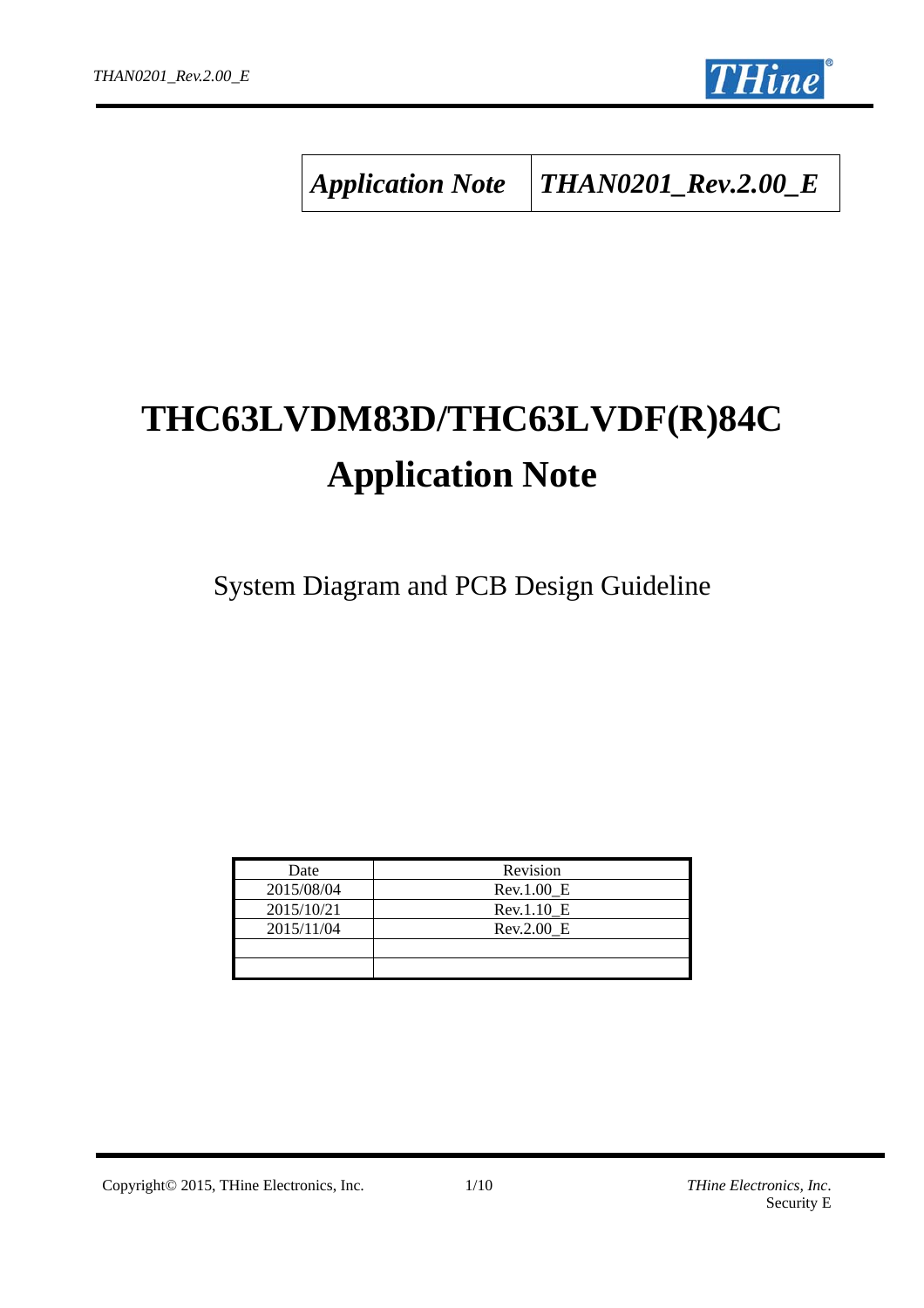

# **Contents**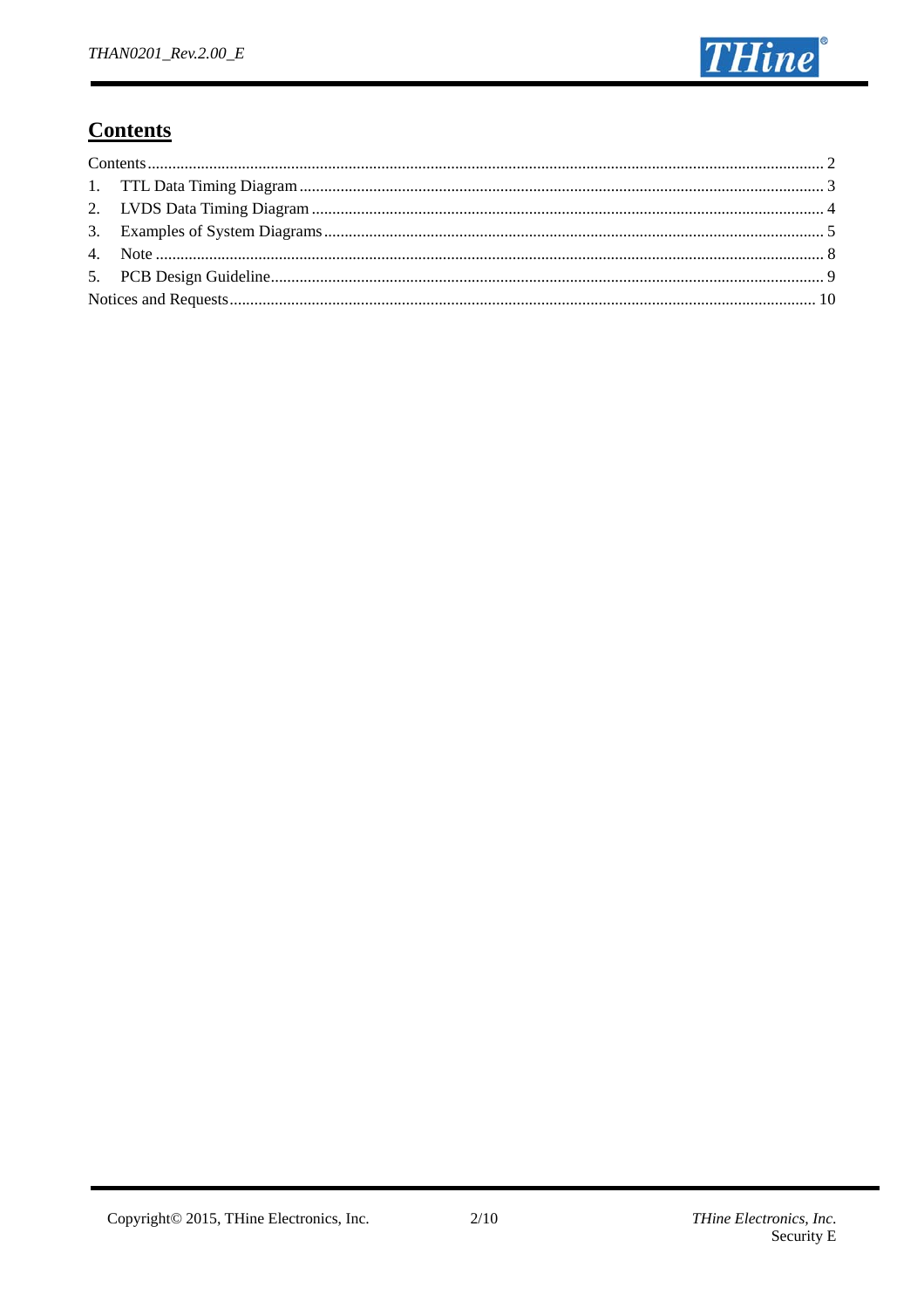

# **1. TTL Data Timing Diagram**

Figure 1 and Table 1 shows the THC63LVDM83D TTL data input example for XGA(1024x768).



Figure 1. THC63LVDM83D TTL data timing diagram example (XGA, 1024x768)

|            | Red            | Green          | <b>Blue</b>    |
|------------|----------------|----------------|----------------|
| <b>MSB</b> | R7             | G7             | B7             |
|            | R <sub>6</sub> | G <sub>6</sub> | B <sub>6</sub> |
|            | R <sub>5</sub> | G <sub>5</sub> | <b>B5</b>      |
|            | R <sub>4</sub> | G <sub>4</sub> | B <sub>4</sub> |
|            | R <sub>3</sub> | G <sub>3</sub> | B <sub>3</sub> |
| 6bit LSB   | R <sub>2</sub> | G <sub>2</sub> | <b>B2</b>      |
|            | R1             | G <sub>1</sub> | B1             |
| 8bit LSB   | R0             | G <sub>0</sub> | B0             |

Table 1. RGB ordering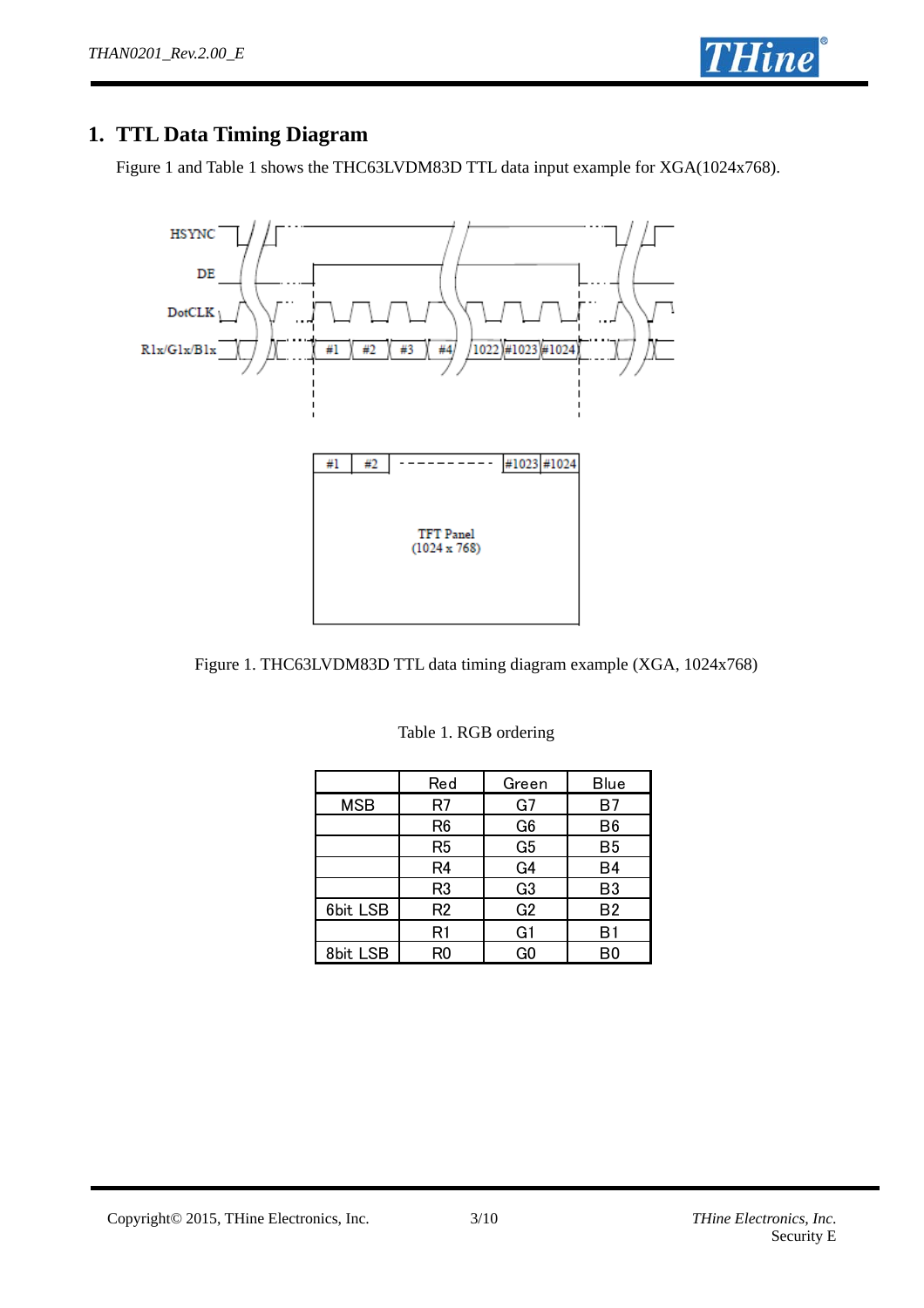

# **2. LVDS Data Timing Diagram**



Figure 2. THC63LVDF(R)84C LVDS data input timing diagram

| Table 2. THC63LVDM83D/THC63LVDF(R)84C Pixel Data Assignment (6bit, 8bit Application) |  |  |  |  |
|--------------------------------------------------------------------------------------|--|--|--|--|
|                                                                                      |  |  |  |  |
|                                                                                      |  |  |  |  |
|                                                                                      |  |  |  |  |

|                 | 6bit           | 8bit             |
|-----------------|----------------|------------------|
| TA <sub>0</sub> | R <sub>2</sub> | R <sub>2</sub>   |
| TA1             | R3             | R3               |
| TA <sub>2</sub> | R4             | R4               |
| TA3             | R5             | R5               |
| TA4             | R6             | R6               |
| <u>TA5</u>      | <u>R7</u>      | <u>R7</u>        |
| <u>TA6</u>      | G2             | G <sub>2</sub>   |
| <u>TB0</u>      | G3             | G3               |
| TB1             | G <sub>4</sub> | G4               |
| <u>TB2</u>      | G <sub>5</sub> | G5               |
| <u>TB3</u>      | G6             | G6               |
| T <u>B4</u>     | G7             | G7               |
| TB <sub>5</sub> | B2             | <u>B2</u>        |
| TB6             | B3             | B3               |
| TC <sub>0</sub> | B4             | <u>B4</u>        |
| TC <sub>1</sub> | B5             | B5               |
| <u>TC2</u>      | B6             | $\underline{B6}$ |
| TC <sub>3</sub> | B7             | B7               |
| <u>TC4</u>      | <u>Hsync</u>   | Hsync            |
| TC <sub>5</sub> | <u>Vsync</u>   | <u>Vsync</u>     |
| T <sub>C6</sub> | DE             | DE               |
| TD0             |                | R <sub>0</sub>   |
| TD1             |                | R1               |
| <u>TD2</u>      |                | $\underline{GO}$ |
| <u>TD3</u>      |                | G1               |
| <u>TD4</u>      |                | B0               |
| TD <sub>5</sub> |                | B1               |
| TD <sub>6</sub> |                | N/A              |

Note: For 6bit application, use TA-TC channel and open TD+/- pin.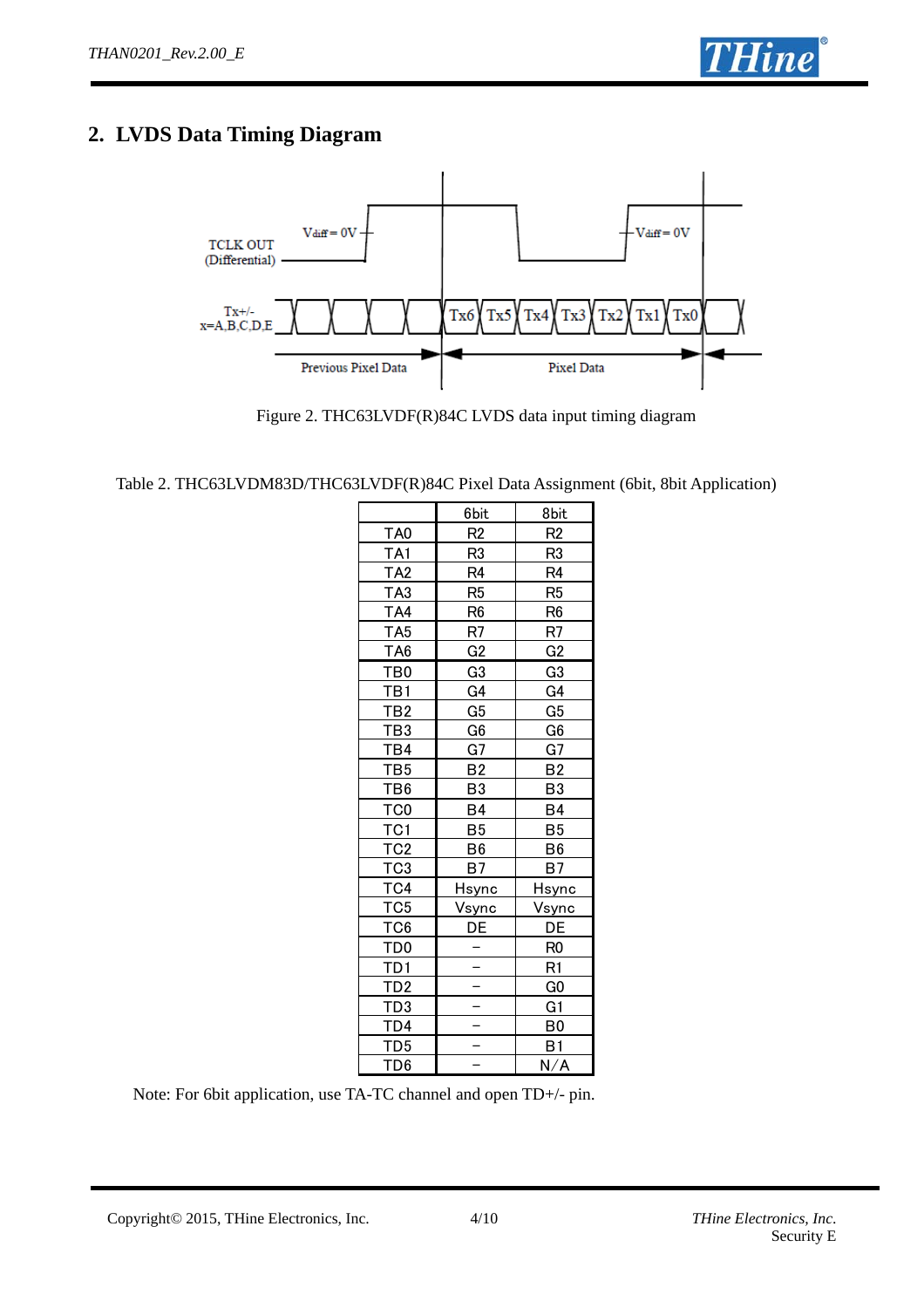

# **3. Examples of System Diagrams**

#### **1) 8bit TTL/CMOS Input(8 to 112MHz)**

#### Example:

THC63LVDM83D: Falling edge/Normal Swing

THC63LVDF84C: Falling edge



\*1: If RS pin is tied to VCC, LVDS swing is 350mV. If RS pin is tied to GND, LVDS swing is 200mV.

\*2: Connect each PCB GND

#### **Figure 3. System Diagram Example (8bit TTL/CMOS Input)**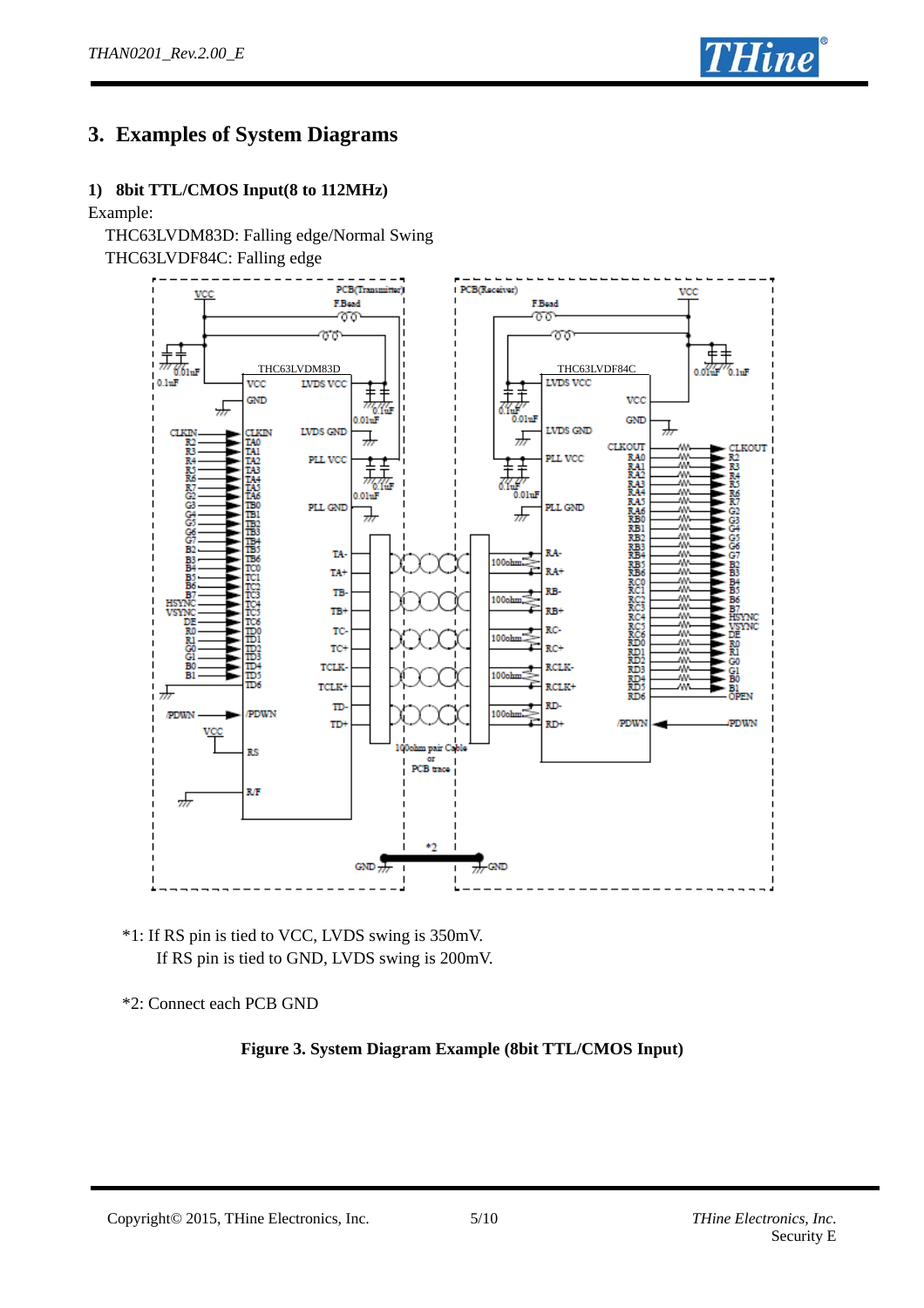

#### **2) 8bit Small Swing Input(8 to 112MHz)**

Example:

THC63LVDM83D: Small Swing input/Falling edge THC63LVDF84C: Falling edge



\*1: RS pin acts as VREF input pin when input voltage is set to half of high level signal input.



\*2: Connect each PCB GND

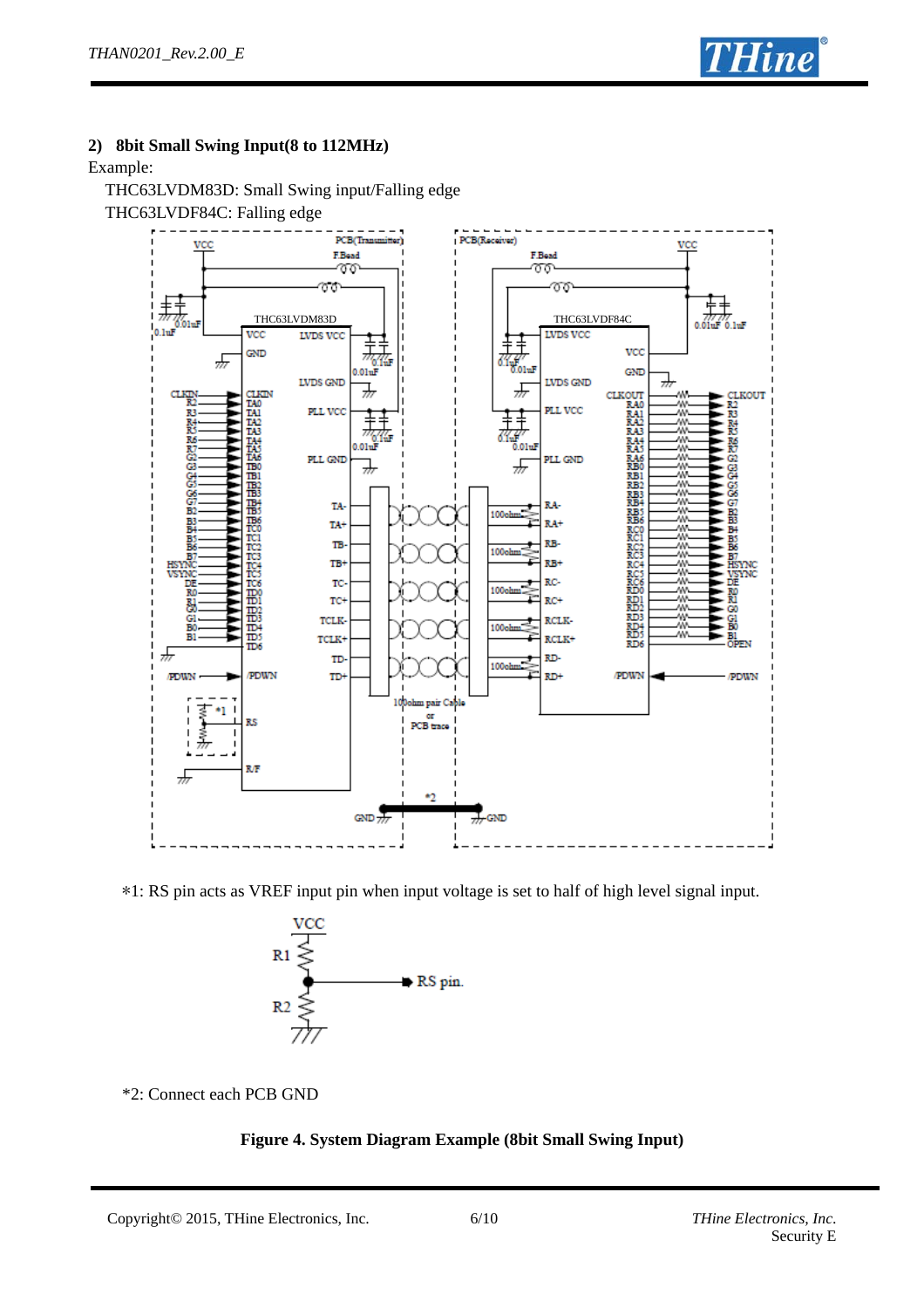

#### **3) 6bit TTL/CMOS Input(8 to 112MHz)**

#### Example:

 THC63LVDM83D: Falling edge/Normal Swing THC63LVDF84C: Falling edge



\*1: If RS pin is tied to VCC, LVDS swing is 350mV. If RS pin is tied to GND, LVDS swing is 200mV.

\*2: Connect each PCB GND

#### **Figure 5. System Diagram Example (6bit TTL/CMOS Input)**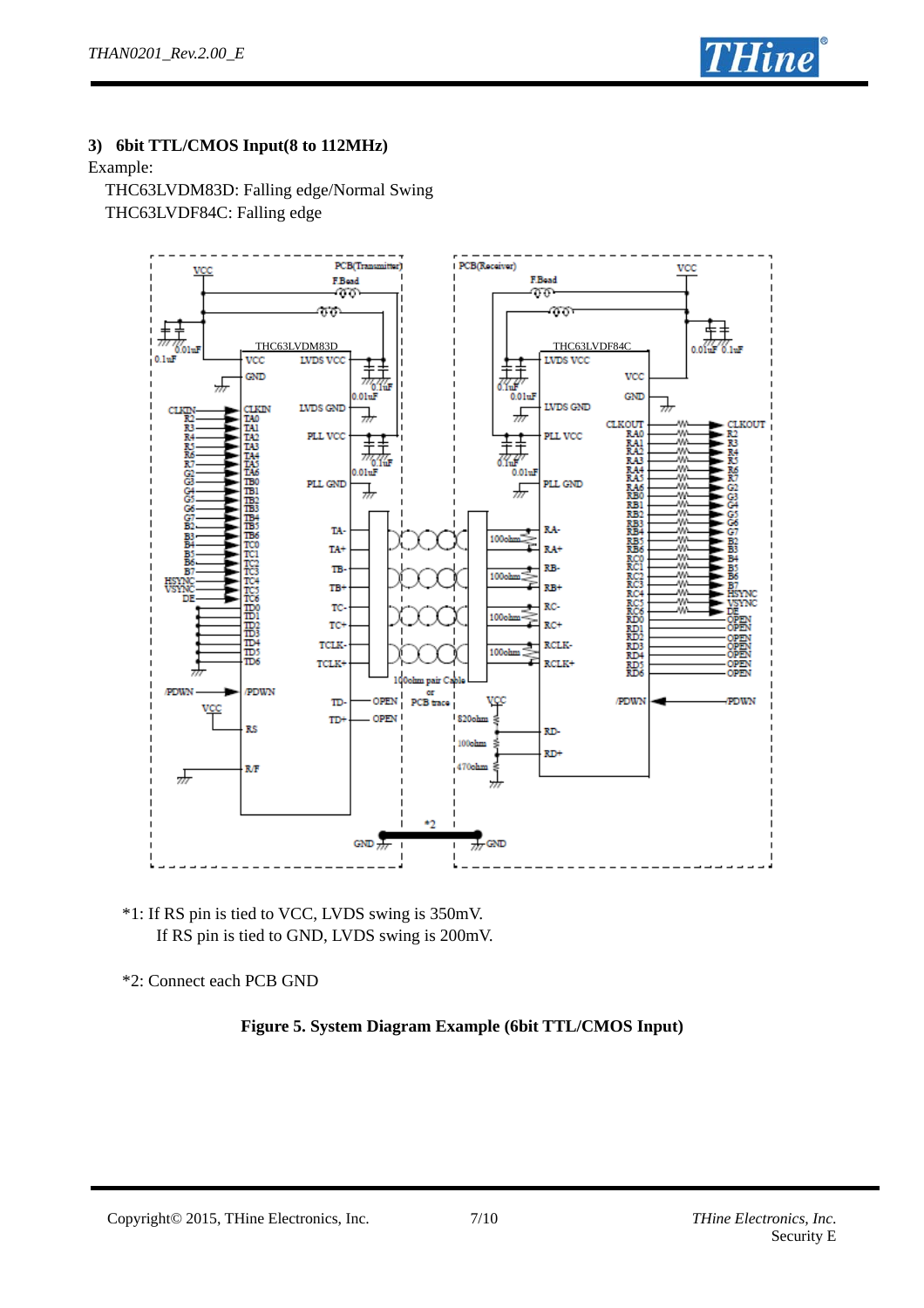

## **4. Note**

1) Power On Sequence

Power on THC63LVDM83D after THC63LVDF(R)84C is powered on.

2) Cable Connection and Disconnection

Don't connect and disconnect the LVDS cable, when the power is supplied to the system.

## 3) GND Connection

 Connect the each GND of the PCB which THC63LVDM83D and THC63LVDF(R)84C on it. It is better for EMI reduction to place GND cable as close to LVDS cable as possible.

## 4) Multi Drop Connection

Multi drop connection is not recommended.



**Figure 6. Multi Drop Connection Example (not recommended)** 

## 5) Asynchronous Use

Asynchronous use such as following systems is not recommended.



**Figure 7. Asynchronous Use Examples (not recommended)**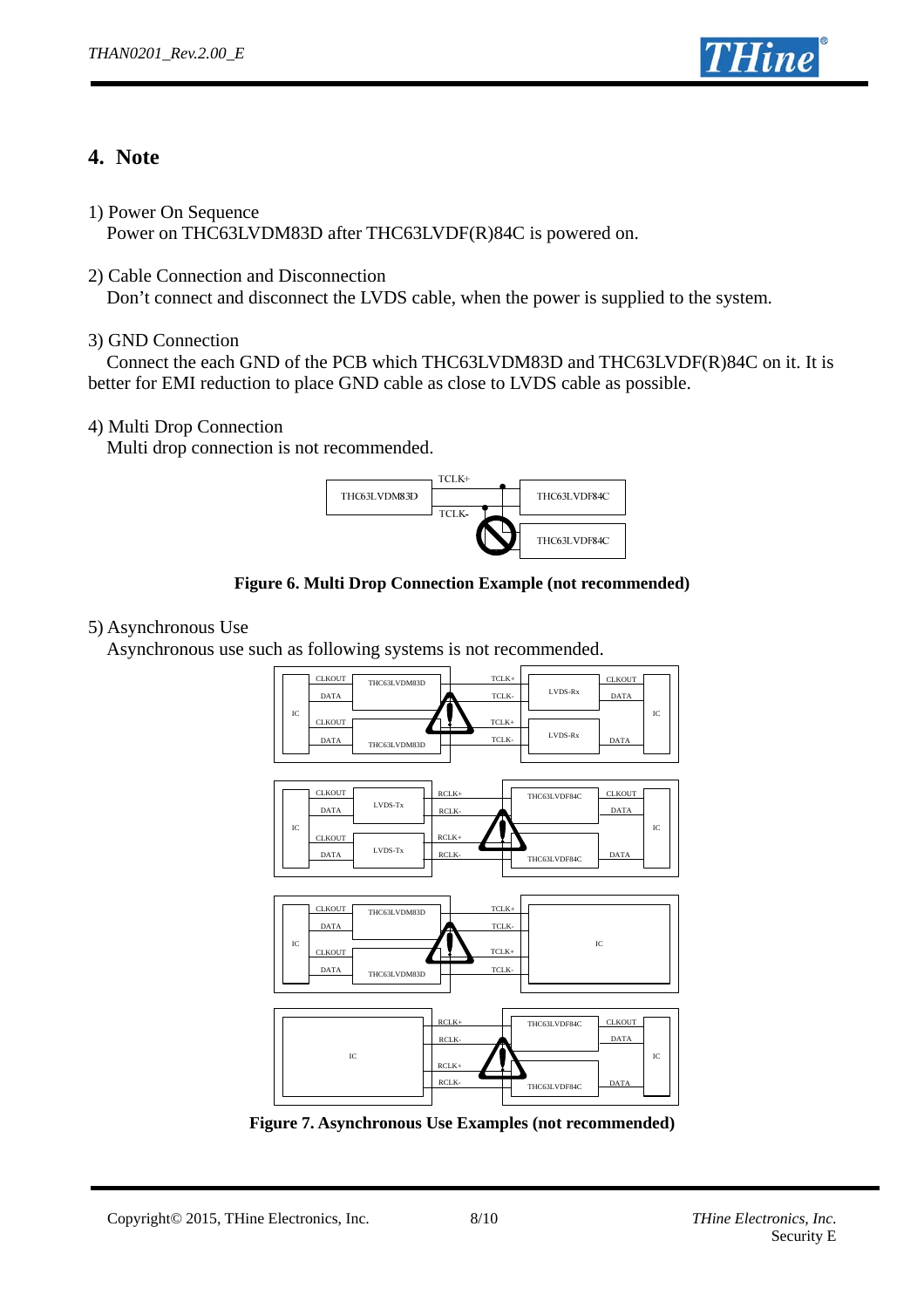

# **5. PCB Design Guideline**

## General Guideline

- Use 4 layer PCB (minimum).
- Locate by-pass capacitors adjacent to the device pins as close as possible.
- Make the loop minimum which is consist of Power line and Gnd line.

## LVDS Traces

- Interconnecting media between Transmitter and Receiver (i.e. PCB trace, connector, and cable) should be well balanced.(Keep all these differential impedance and the length of media as same as possible.).
- Minimize the distance between traces of a pair (S1) to maximize common mode rejection. See following figure.
- Place adjacent LVDS trace pair at least twice (>2 x S1) as far away as much as possible.
- Avoid 90 degree bends.
- Minimize the number of VIA on LVDS traces.
- Match impedance of PCB trace, connector, media (cable) and termination to minimize reflections (emissions) for cabled applications (typically 100ohm differential mode characteristic impedance).
- Place Terminal Resister adjacent to the Receiver.



**Figure 8. PCB Design Guideline**